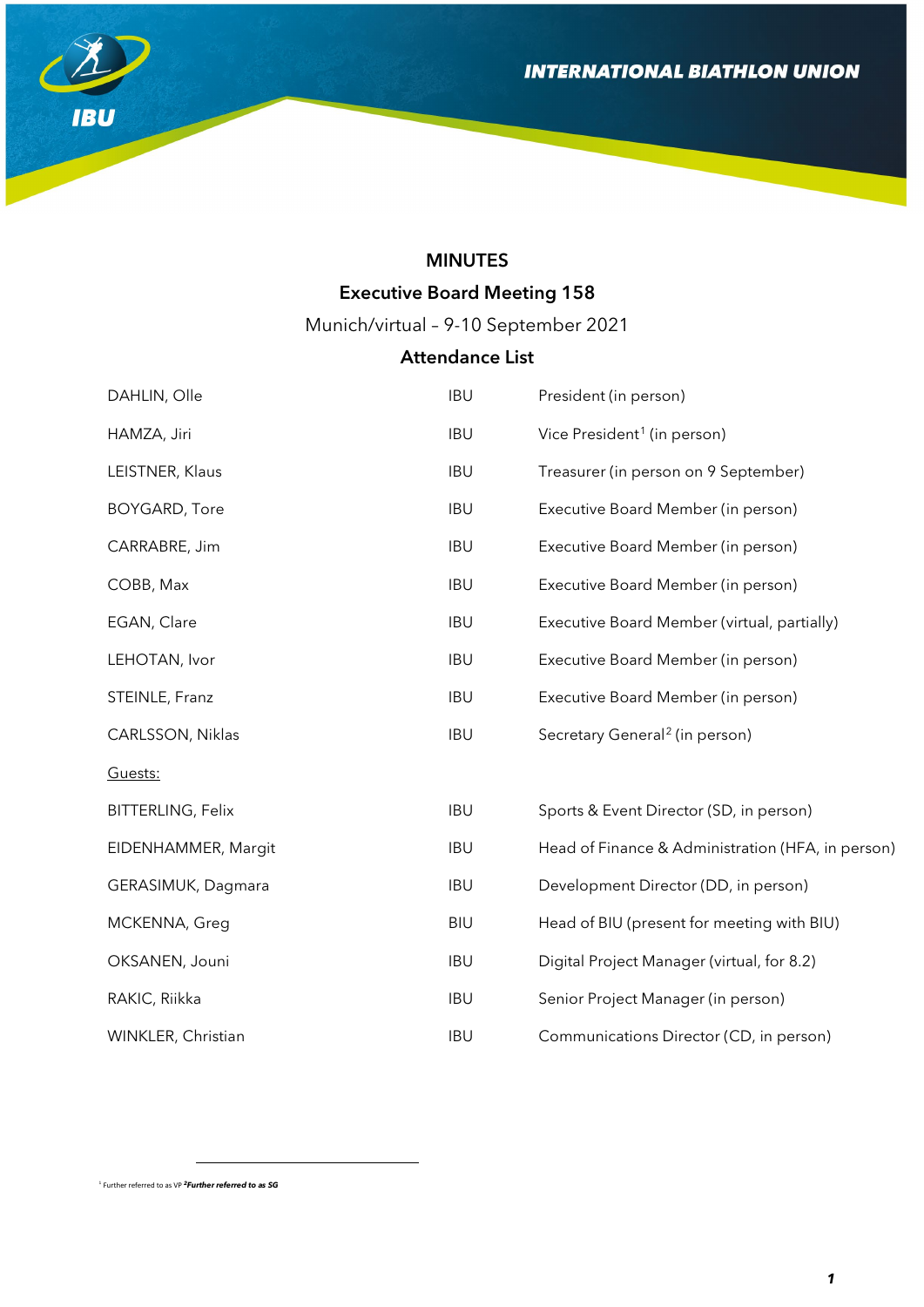

# AGENDA

IBU Executive Board Meeting 158

9-10 September 2021 Munich/GER

- 1. President's welcome
- 2. Approval of agenda items + pot. conflict of interest announcement
- 3. Confirmation of EB minutes 157
- 4. Reports, General
	- I. President
	- II. Other EB-members
	- III. Secretary General
- 5. Reports, Overall and Strategy
	- I. Report: Target 26 situation report (N. Carlsson)
		- I. Report/Decision: 5.1 Street Biathlon: Develop 'street biathlon' as a unique biathlon discipline (F. Bitterling)
	- II. Report: Vision, Mission & Overall objectives situation report (O. Dahlin/N. Carlsson)
	- III. Report: WG Constitution situation report + Governance situation report (F.Steinle/O.Dahlin/N.Carlsson)

I. Approval of Editorial Changes of the Constitution (N. Carlsson)

- IV. Report: Criteria Follow-up RBU (F. Steinle)
- V. Report: Biathlon Integrity Unit (BIU) (F. Steinle)
- VI. Report: Programme for Presidents meeting (N. Carlsson)
- VII. Decision: PP Bonus (N. Carlsson)
- VIII.Decision: OC Award (R. Rakic)
- 6. Sports & Event
	- I. Report: Update "Sport and Events" (F. Bitterling)
	- II. Report: WG Fluor (M. Cobb)
	- III. Report: WG Lead (F.Bitterling)
	- IV. Report/decisions: COVID19 measures 2021/22 season (F.Bitterling)
	- V. Report: OWG 2022 (F.Bitterling)
		- I. Positioning for IBU towards Beijing 2022 (C. Winkler)
	- VI. Decision: OC Support 22-26 (F. Bitterling)
	- VII. Decision: IBU Representatives (EB) 2021/22 season
- 7. Development
	- I. Report: Update "Development" (D. Gerasimuk)
	- II. Decision: NF Development project (D. Gerasimuk)
- 8. Communication
	- I. Report: Update "Communication" (C. Winkler)
	- II. Report: Digital Ecosystem, project up-date (C. Winkler)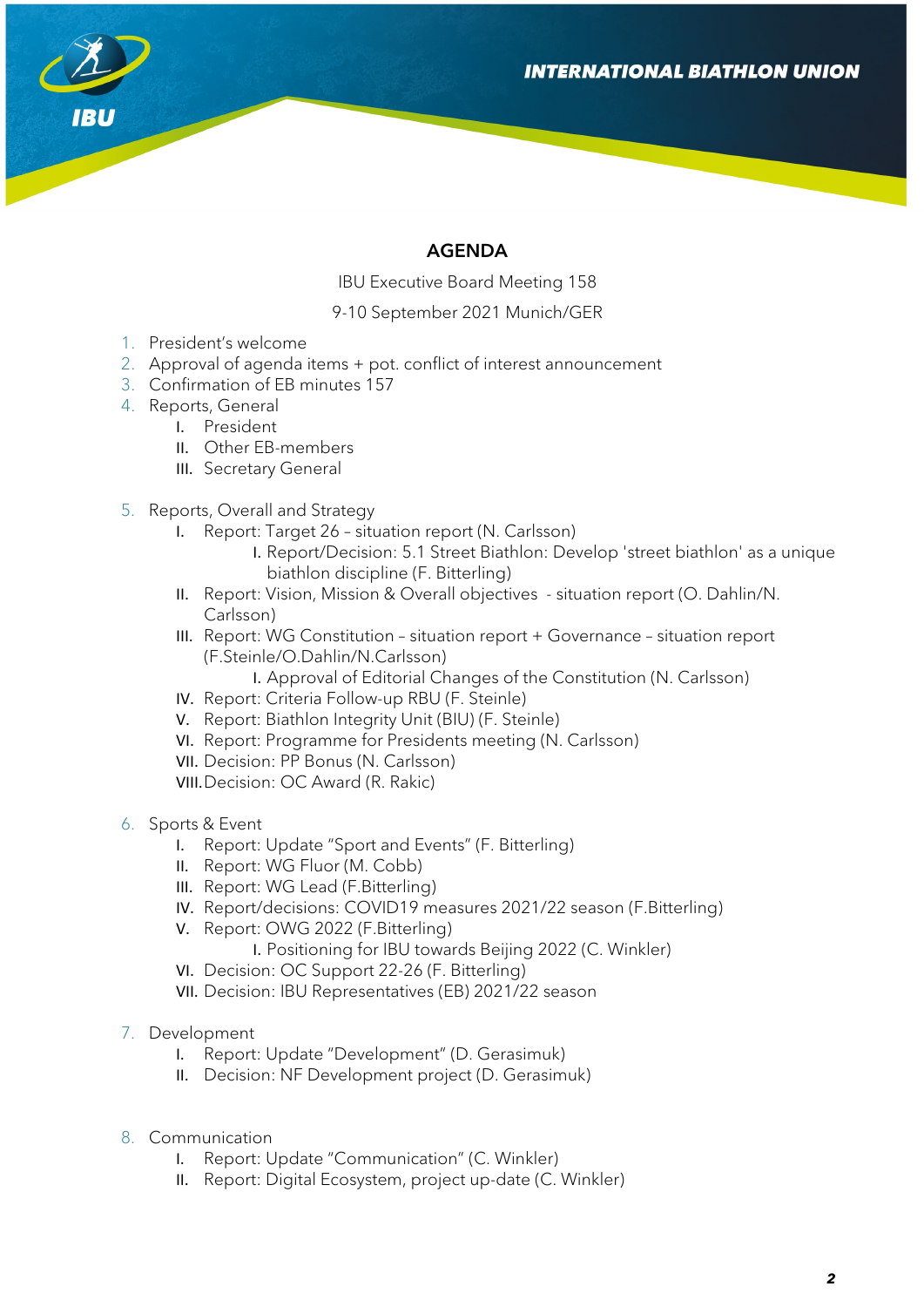**INTERNATIONAL BIATHLON UNION** 



- 9. Finance and Administration
	- I. Report: Update "Finance and Administration" (M. Eidenhammer)
	- I. Report: Budget follow-up/Forecast 1 2021/22 (M. Eidenhammer)
- 10. Miscellaneous
	- I. BIU/IBU discussions, Friday 10 September 10.30-12:00

## 11. Meetings

- I. EB meetings
	- I. EB 159, Nov 12-14, Lausanne/SUI
	- II. EB 160 part I, February 2022, Beijing/CHN
	- III. EB 160 part II, March 16-17, Oslo/NOR
- II. Other IBU meetings
	- I. OC-meeting, September 17-19, Bled/SLO
	- II. Snow Network, October 7-9, Bolzano/ITA
- III. Other meetings
	- I. Co Com Beijing 2022, 2-4 November, Virtual
	- II. AIOWF General Assembly, November 8, Lausanne/SUI
	- III. GAISF General Assembly, November 12, Virtual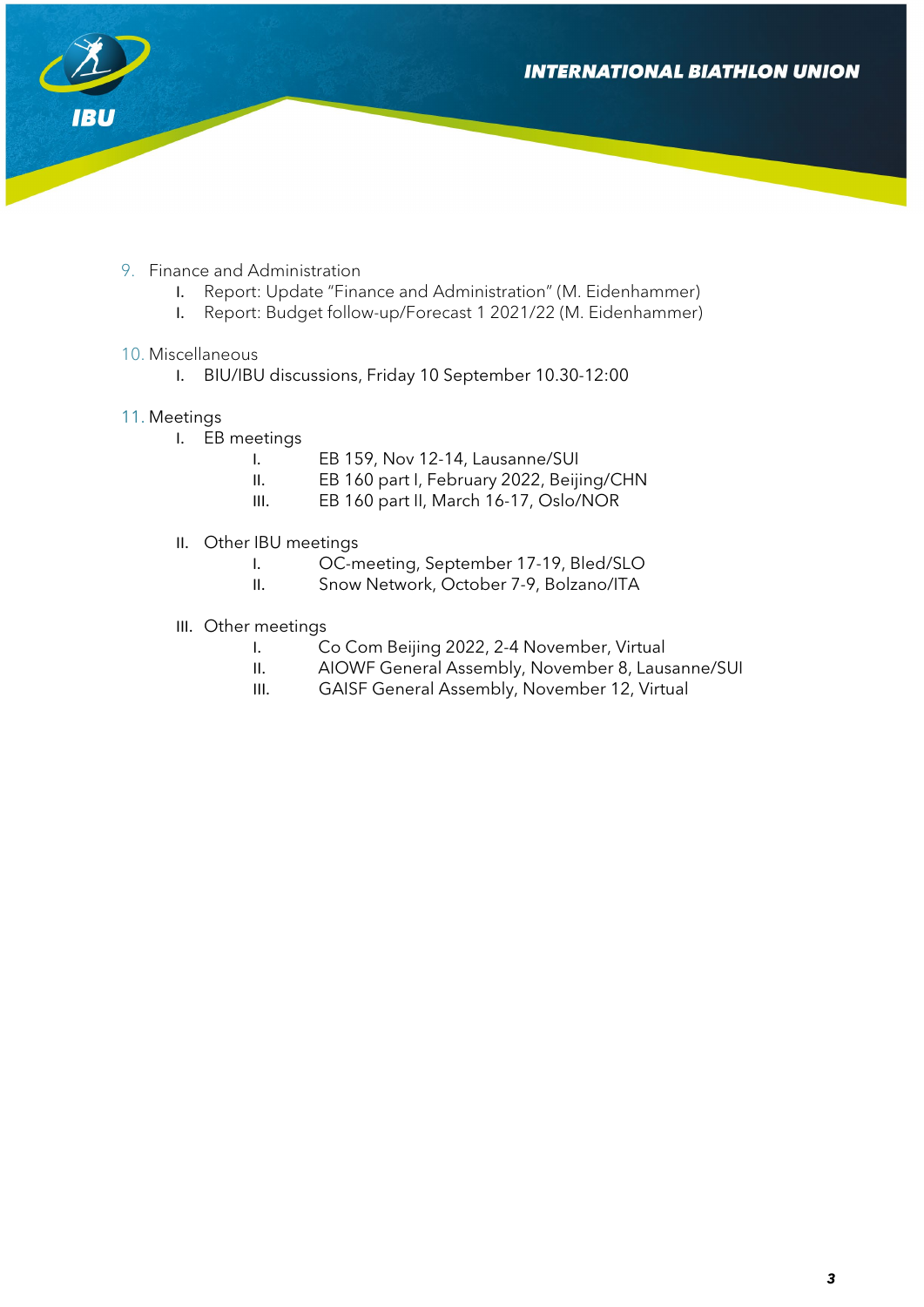

## MINUTES

1. President's welcome

The President welcomed the board to the meeting in Munich, taking place just before the Presidents' Meeting 2021.

2. Approval of agenda items + pot. conflict of interest announcement

The agenda was approved as above. No conflicts of interest were declared.

3. Confirmation of EB minutes 157

The EB minutes 157 were confirmed without amendments.

#### 4. Reports, General

I. President

The President reported on the numerous virtual meetings he has participated in, among others with AIOWF, the Development Reference Group and Chinese winter sports stakeholders. He also provided an update concerning the integration of Ski Mountaineering into the sports programme at Milano-Cortina 2026. Several meetings at the Tokyo 2020 Olympic Summer Games were held on this matter to discuss with other stakeholders.

The President and SG attended the IOC Session in Tokyo virtually and highlighted the speech of the WHO Secretary General Tedros who emphasized vaccination to manage the Covid-19 pandemic.

The President also attended the Summer Biathlon World Championships in Nove Mesto (CZE) and delivered a keynote speech at the virtual World Winter Sports Expo in Beijing.

II. Other EB members

There were no reports from other EB members

III. Secretary General

The SG reported on the situation at the HQ highlighting vacation and overtime rules at the office. Administrative staff member Martina Perendi has left the IBU per mutual agreement.

The SG also informed the EB of the decision to move the topic area Sustainability under General Management, to allow the Development Department to focus on their core activities and to ensure a cross-departmental activation of IBU's sustainability efforts.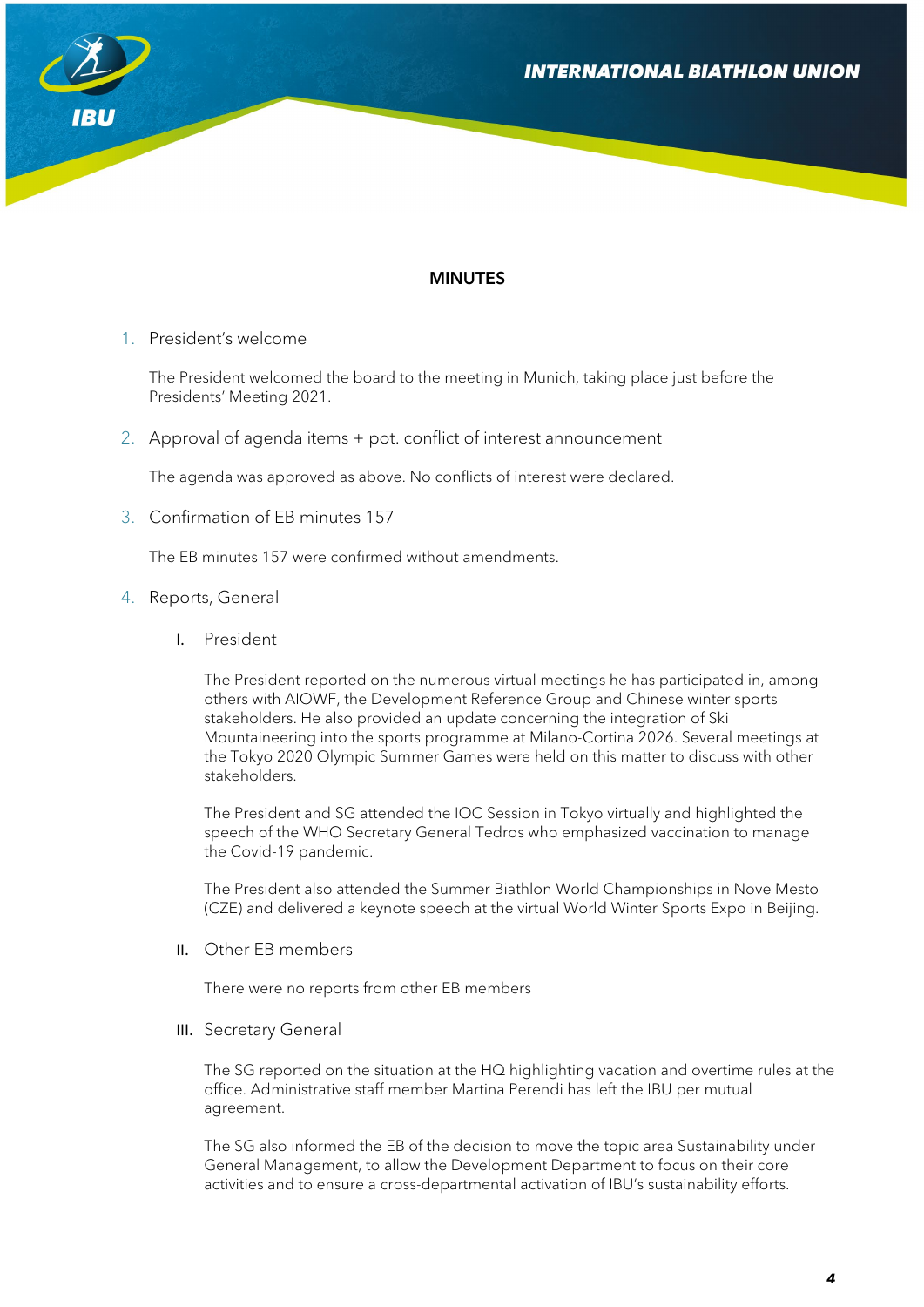

The SG also updated the EB on a management decision that only vaccinated or recently recovered people will be able to travel on the IBU's behalf in the upcoming months. This decision shall also be implemented for all technical delegates and referees at the venues during the upcoming season.

The EB supported this decision and declared that this decision is valid for all IBU officials.

The SG also expressed his satisfaction with the many topics that are handled in the IBU HQ now, which shows how the organisation is transforming from a purely event focused organisation to a more holistic entity which serves its member federations.

- 5. Reports, Overall and Strategy
	- I. Report: Target 26 situation report (N. Carlsson)

The implementation of Target 26 is progressing according to the plan. Focus now must be put to individual issues which require immediate decisions, such as the topic of Street Biathlon.

I. Report/Decision: 5.1 Street Biathlon: Develop 'street biathlon' as a unique biathlon discipline (F. Bitterling)

The SD introduced a future concept for street biathlon drafted by a Target 26 working group which includes VP Jiri Hamza and EB Member Max Cobb. The concept is based on cooperation with the three existing summer biathlon events (Blink Festival (NOR), City Biathlon Wiesbaden (GER) and Martin Fourcade Nordic Festival (FRA)) until 2024, establishing a series where the final event would be the IBU SBWCH.

The proposal has been initially discussed with the organisers of these three events. The EB took note that there is need for a principled discussion about Wiesbaden, where the full integration of the NF GER is a must. The SD informed about the potential need for the IBU to support the respective rights holders (NFs, organisers etc.). Moreover, a general concept for future SB competitions, including for promotional side events to encourage kids to join the sport of biathlon, was presented.

Several EB members expressed strong support for the proposal and highlighted the importance of universal participation by the IBU member federations. VP Hamza also highlighted the need for a potentially substantial investment in the project which should not be taken out from the budget for winter events.

The SG highlighted that media and marketing rights situation needs to be resolved with the individual event hosts, especially considering a long-term cooperation. AC chair and EB Member Clare Egan emphasized that no NFs or athletes should be required to attend any summer events, and the focus should remain on our winter series. The IBU's goal should be to establish a compelling competition series which attracts athletes to participate under their own will. It needs to be made clear to athletes that this series is an opportunity to promote the sport to receive their buy-in.

The EB decided to support the summer event series concept as put forward by the working group and to introduce the concept at the Presidents' Meeting to discuss it with the National Federations.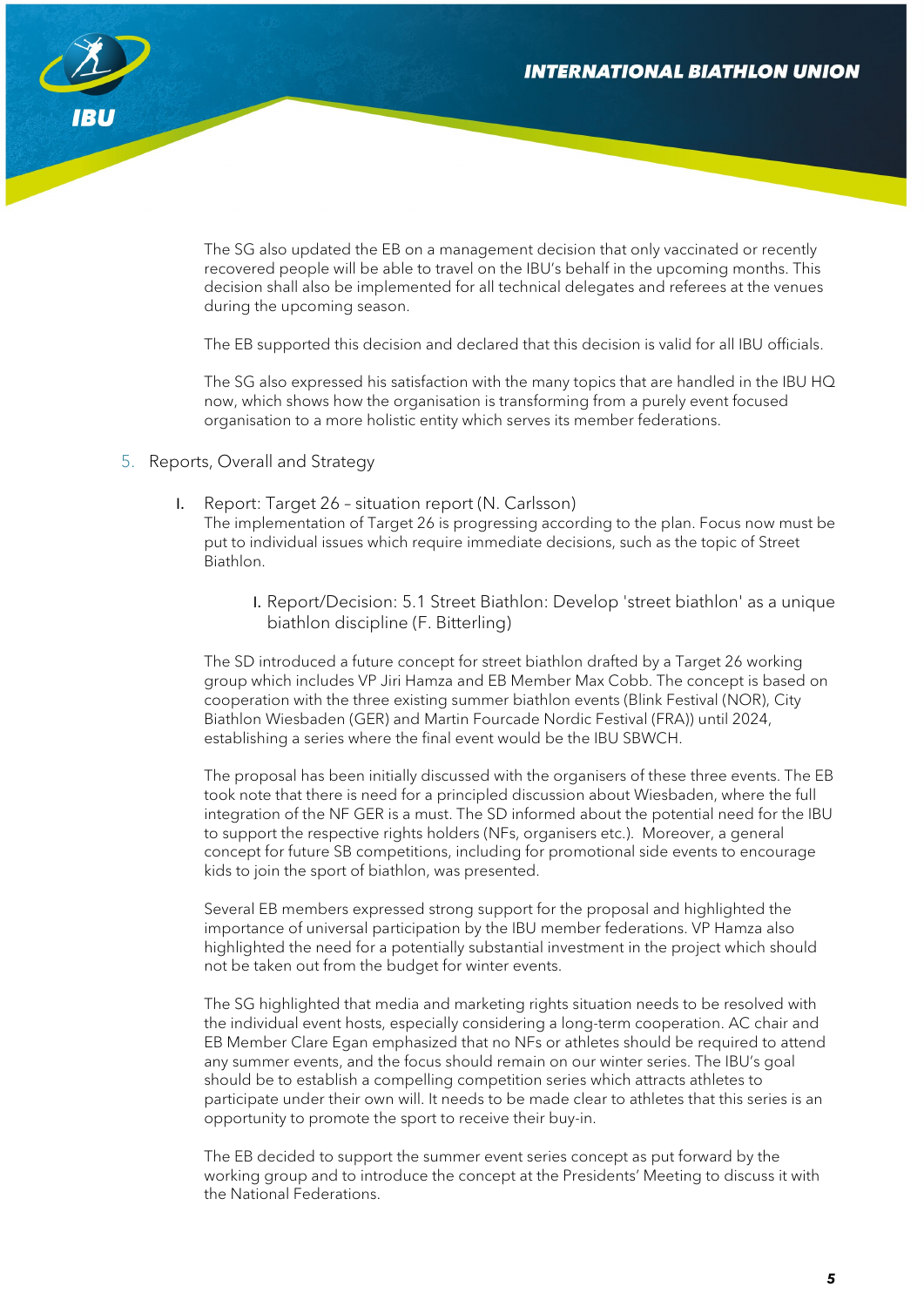

Please refer to the evaluation and proposal outlined in Annex 1.

II. Report: Vision, Mission & Overall objectives - situation report (O. Dahlin/N. Carlsson)

The SG reviewed the Presidents' Meeting presentations to the National Federations as distributed in the meeting materials.

III. Report: WG Constitution – situation report + Governance – situation report (F.Steinle/O.Dahlin/N.Carlsson)

The SG briefed the EB about the identified constitutional updates and how the working group consisting of the President, SG, EB Member Franz Steinle and BIU Head Greg McKenna will prepare the proposals to the Congress in 2022 as motions from the EB.

I. Approval of Editorial Changes of the Constitution (N. Carlsson)

The SG referred to the meeting documentation which highlighted the editorial changes to the Constitution, mostly amends to incorrect references. The EB approved the changes.

IV. Report: Criteria Follow-up RBU (F. Steinle)

EB Member Franz Steinle referred to his written report and emphasised that the process of review is still ongoing, notably regarding the anti-doping education being staged together with RBU and RUSADA. Steinle also informed the EB about the BIU's cooperation with the Council of Europe Anti-Doping Convention's secretariat.

- V. Report: Biathlon Integrity Unit (BIU) (F. Steinle) Refer to Item 10.
- VI. Report: Programme for Presidents meeting (N. Carlsson)

The SG presented the detailed programme for the Presidents' Meeting following the EB meeting. Special emphasis was put on Congress 2022 information and deadlines including for the EB and TC elections that will be held under the new rules approved at the Extraordinary IBU Congress 2019.

VII. Decision: PP Bonus (N. Carlsson)

The SG referred to meeting documentation on the payment of the PP Bonus 2020/2021. The EB supported the proposal to pay the PP Bonus in October according to the outlined principles.

VIII.Decision: OC Award (R. Rakic)

Head of Sustainability Riikka Rakic presented a draft concept to launch an IBU OC Award for Excellence in Sustainability in two categories (World Cup and IBU/Junior Cup) to further promote activities in sustainability and share best practices. The award includes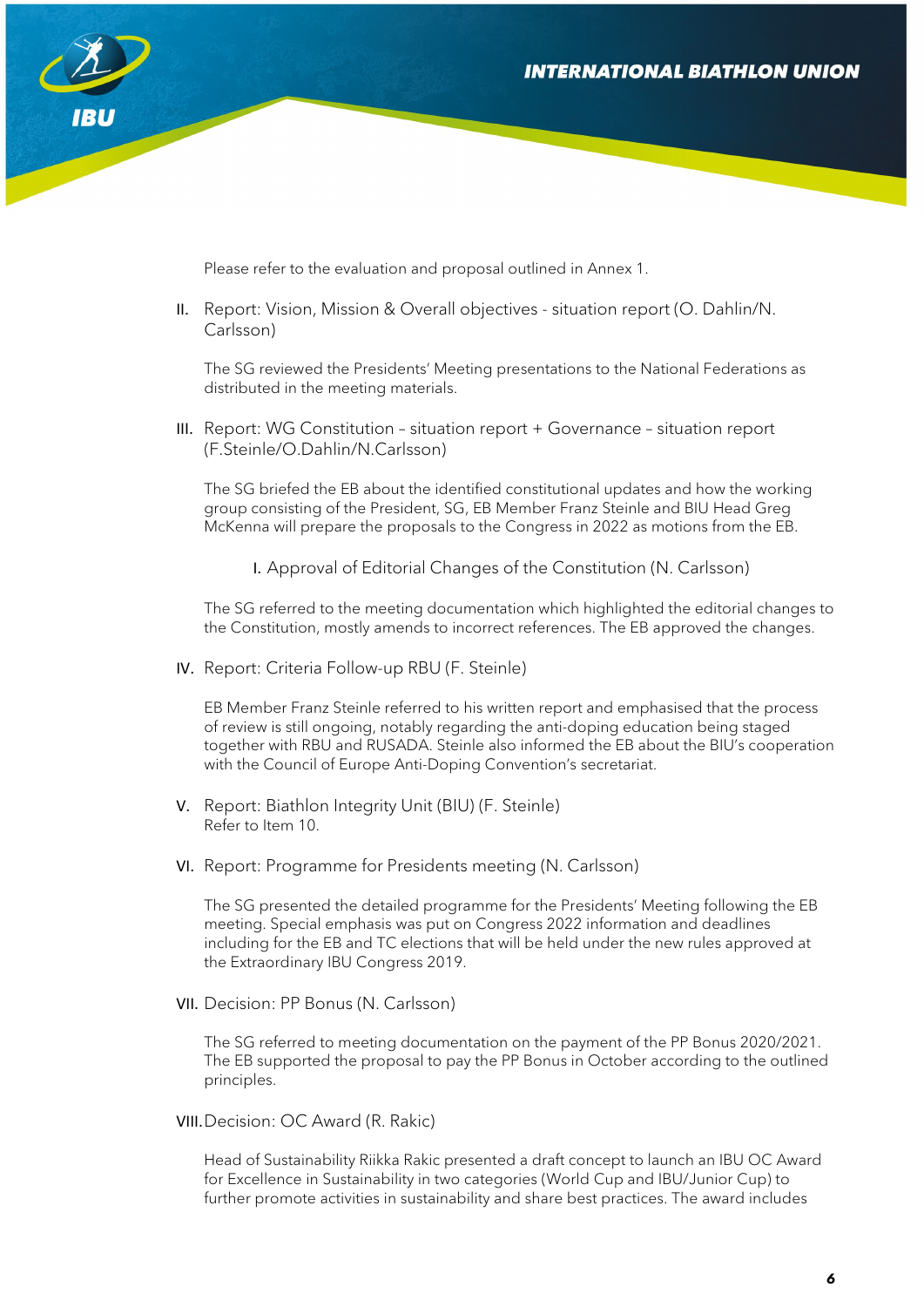## **INTERNATIONAL BIATHLON UNION**



prize money. The EB approved the concept with the suggested timelines and criteria for evaluation. The Award will be given out for the first time after the season 2021/2022.

#### 6. Sports & Event

I. Report: Update "Sport and Events" (F. Bitterling)

The SD updated the EB about a very busy fall schedule given various important meetings, such as the Presidents and OC Meeting. In addition, season preparations are already in full swing.

II. Report: WG Fluor (M. Cobb)

EB Member Max Cobb informed the EB about the status of issues related to fluorine wax ban. There are currently two parallel planning processes underway, one for the upcoming season (2021/22), which follows current EU legislation (all C8 fluorine products banned), and the other for future seasons with the development of an on-site testing tool which would make a full fluor ban possible.

For details, see presentation in Annex 2.

III. Report: WG Lead (F.Bitterling)

The SD reported about the latest developments related to Working Group Lead.

The latest ECHA proposal includes the input by the IBU, which is to be seen as positive. In addition, contact with major biathlon stakeholders has been established, including with the IOC with view of (future) IOC Sustainability policies.

Further discussions with the industry (ammunition manufacturing) have taken place with a promising outlook; IBU will be integrated in further processes and will support with expertise & testing.

IV. Report/decisions: COVID19 measures 2021/22 season (F.Bitterling) The SD reported on the findings and COVID-19 season preparation in cooperation with the IBU´s medical experts (MAG) through many meetings since the last season.

Current plans are outlined in Annex 3. Given that the pandemic situation remains dynamic, further changes may become necessary. The latest version of the IBU COVID19 guidelines is permanently available on the IBU homepage: <https://www.biathlonworld.com/about-ibu/inside-ibu/staysafe/>

The EB renewed the mandate of the so-called Event Task Force (ETF) for the upcoming season, based on the processes established during the 2020/21 season. The membership will be unchanged: IBU President, EB Members Cobb, Steinle and Egan (Athletes Representative) as well as the SG, SD & the respective event´s RD.

To allow for fast decision-making, the IBU Event Task Force is mandated to decide about event reallocations and calendar changes due to COVID-19. The ETF shall also be the "judicial body" to decide about violations and fines connected to COVID-19 event guidelines and test procedures.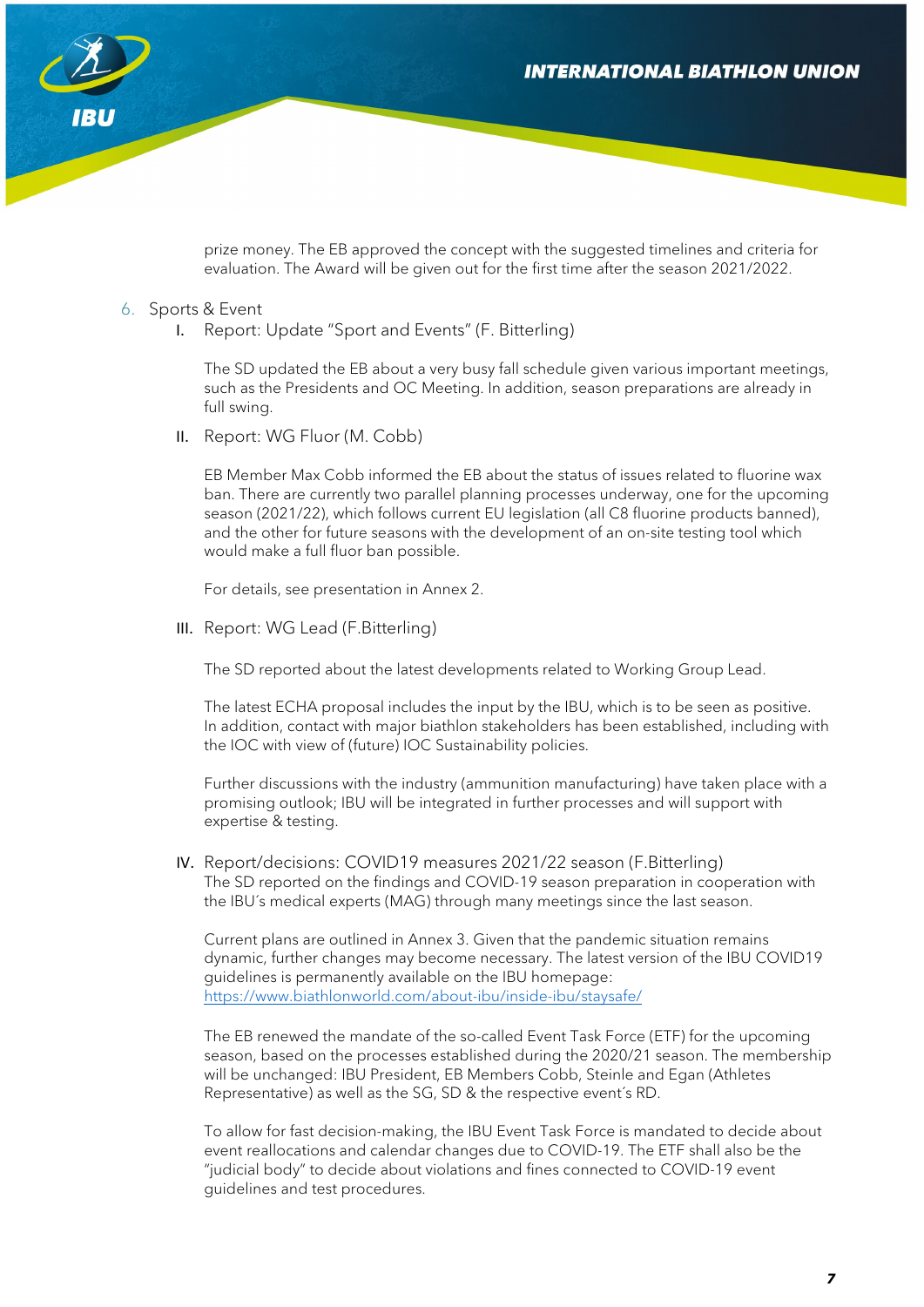

The EB unanimously confirmed the policy that any IBU Officials (Executive Board, Technical Committee, Technical Delegates/IBU Referees, IBU Staff, IBU Freelancers) representing the IBU at official events must be fully vaccinated. This step is seen necessary to protect the well-being of the biathlon family.

#### V. Report: OWG 2022 (F.Bitterling)

The President, SG and SD provided a general update about the OWG 2022 and biathlon related planning. The IBU will conduct an official inspection at the biathlon venue at the end of September 2021. The inspection team will consist of SG, SD and the Race Director World Cup as well as representatives of external stakeholders (OBS etc).

During the Presidents' Meeting, an update on OWG 2022 Qualification Rules, Late Athlete Replacement and additional NF/BIA Technicians will be provided.

I. Positioning for IBU towards Beijing 2022 (C. Winkler)

The EB approved the suggested positioning for the IBU with regards to human rights issues concerning Beijing 2022. The CD will prepare appropriate messaging to support the IBU's communications in this regard.

II.NOC biathlon quotas at OWG 2026 The President informed about the latest discussions within the IOC family. More details will be provided at EB 159.

VI. Decision: OC Support 22-26 (F. Bitterling)

Based on the budget frames set at EB 157, the SD presented a detailed long-term plan for financial support for the OCs in all IBU event series (WC, IC, JC, SB WCH).

He pointed out that the OCs are the party that secures IBU´s income through TV and marketing contracts and thus must be supported in the best possible way.

The EB approved the proposal and confirmed the detailed OC support per event/year. The amounts will be presented during the upcoming OC Meeting.

The budget frames will be presented at the Congress 2022 to the National Federations and the EB will annually approve the budget for IBU, and if anything major would effect our budget, the support can be adjusted.

The amounts are outlined in Annex 4.

VII. Decision: IBU Representatives (EB) 2021/22 season

The EB decided its representatives for the different IBU events during the 2021/2022 season. The full list of representatives is provided in Annex 5.

Note: Representation at lower-level events (e.g. IBU Cups/Junior Cups etc.) might be limited to one or two days only.

#### 7. Development

I. Report: Update "Development" (D. Gerasimuk)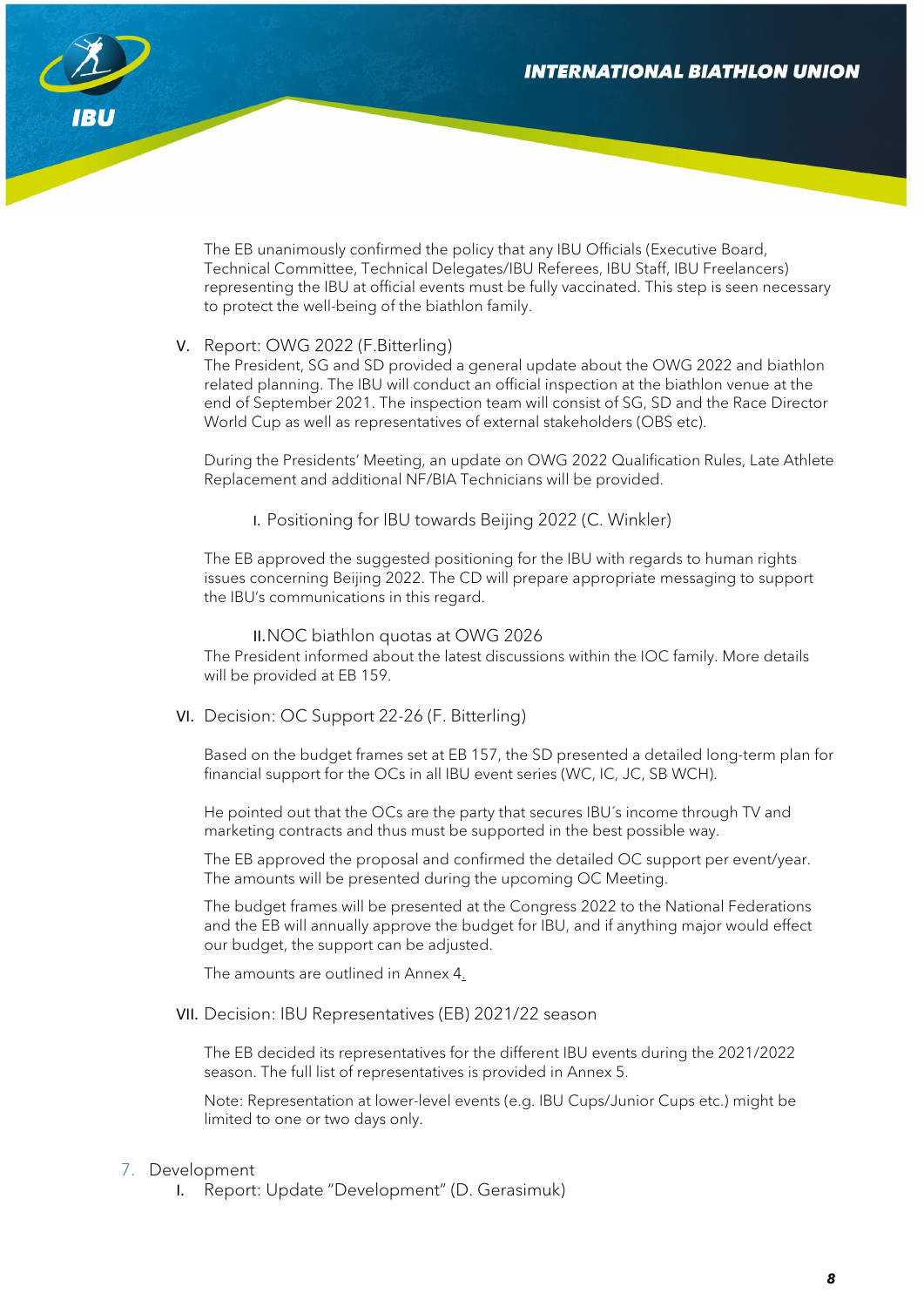

The Development Director (DD) referred to her written report and highlighted some recent activities in the department, including the IBU Academy Module Handbook project that aims to create biathlon learning programmes and unify the coaches' learning process according to the IBU Coaching Framework in cooperation with professionals and experts. She also addressed the selection of an e-learning platform (LMS), and the announcement of an IBU Research Grant programme, including the establishment of the related working group.

The DD highlighted the successfully organised IBU Team Physician Webinar and ongoing preparation for the upcoming IBU Coach Webinar.

The DD presented the initial outcomes from the ongoing 'Women Lead Sports Master programme', taking place under the IBU Gender Equality Strategy and action plan, and noted the Athlete Ambassador programme that was launched on Olympic Day.

The DD informed the EB about the progress in preparations for the upcoming IBU IOC Camp in Pokljuka, 2-10 October 2021.

II. Decision: IBU Development project support 2021/2022 (D. Gerasimuk)

The EB approved the DD's proposal to support eight projects from eight NFs that were submitted during the second application call, see Annex 6.

#### 8. Communication

I. Report: Update "Communication" (C. Winkler)

The CD updated the EB on the latest developments in the Communications Department including the preparations for the next season especially the Winter Olympic Games in Beijing 2022, and media operations at the Summer Biathlon World Championships 2021.

II. Report: Digital Ecosystem, project update (C. Winkler)

CD and Digital Project Manager Jouni Oksanen reported on the status of the digital ecosystem project following the penultimate milestone at end of August before launch of the minimum viable product (MVP) of both the official IBU app and website. The project is on schedule and on budget.

A successful user validation of the live results feature was conducted during the Summer Biathlon World Championships with more than 600 iOS application and several thousand website beta testers. The Net Promoter Score (NPS) for the beta app was very encouraging. Analysis of the feedback is being finalised and will be prioritised based on expected user value and level of effort to implement. Any additional budget requests not included in the budget for the MVP to address amends required based on user validation feedback will be submitted for approval by the Digital Steering Group.

The CD reported on stakeholder engagement for the digital ecosystem with the IBU organising committees and national federations. Given their different national circumstances, the needs are diverse. Dialogue for the integration of the organising committees into the digital ecosystem will continue at the OC Meeting in Bled.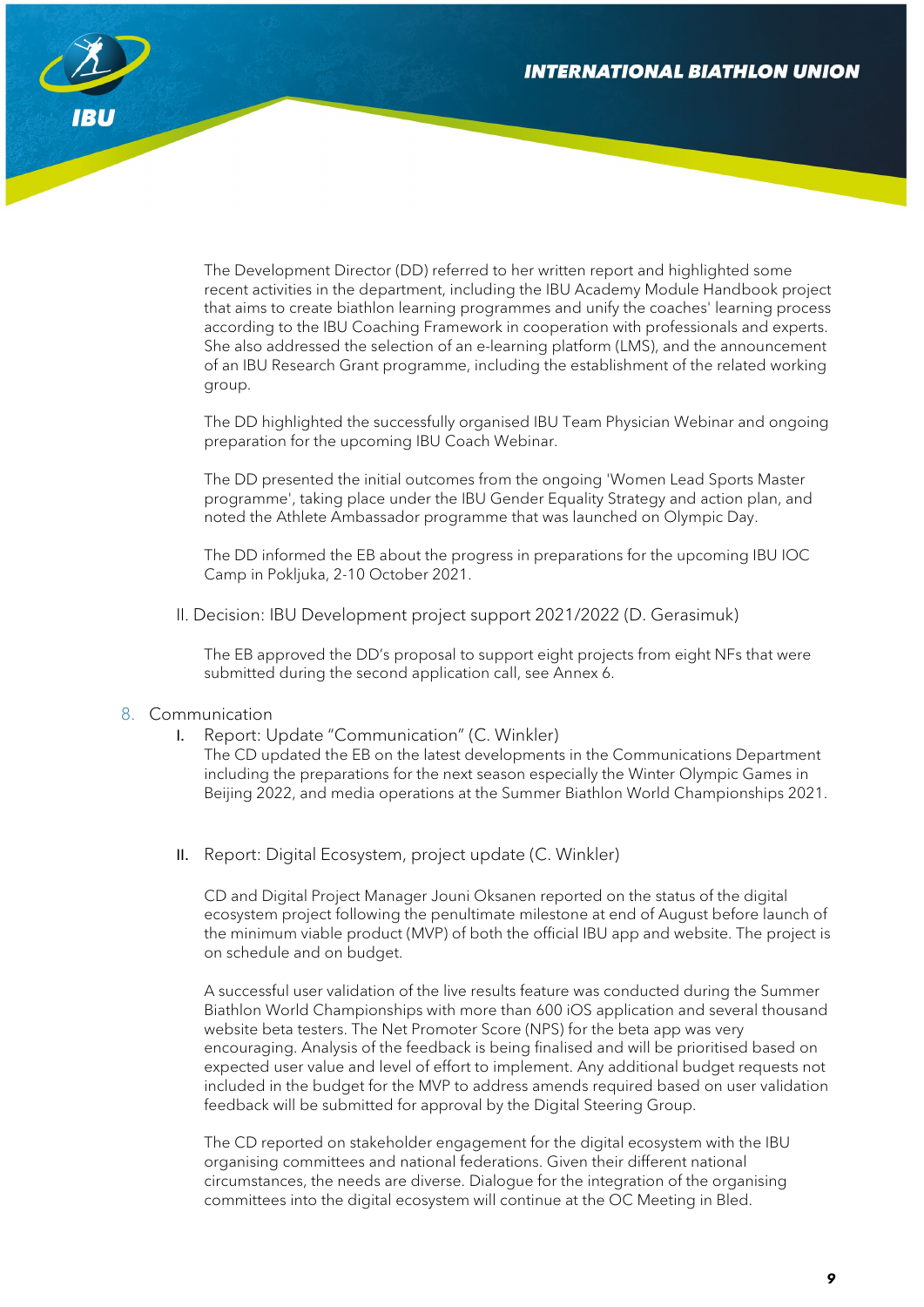

The CD informed the EB about the promotion of Rene Denfeld to Head of Digital and plans to hire a Junior Digital Manager to assist Rene in-house. Jouni Oksanen will continue in his role as external Digital Project Manager until November 2022.

The app and website will officially be launched in mid-November with the first live event planned to be the IBU Cup in Idre, SWE on 25 November 2021. A communications campaign to promote the new channels is in the planning with the IBU's digital agency LOOP.

#### 9. Finance and Administration

I. Report: Update "Finance and Administration" (M. Eidenhammer)

The Head of Finance and Administration reported about staff changes in her department due to resignations and retirement.

The administration has moved to cloud-based IT tools which will facilitate work in all departments. Further updates were provided on insurance, investments, and the new external auditors, BDO.

The EB decided to form a working group reviewing the IBU's insurance options consisting of the President, the SG, Franz Steinle and the HFA.

II. Report: Budget follow-up/Forecast 1 2021/22 (M. Eidenhammer)

The HFA reported that there were no major changes to the approved budget for 2021/22 over the last three months.

#### 10. Miscellaneous

I. Joint BIU/IBU Board Meeting, 10 September 10.30-12:00

#### 1. LIMS Overview

The Laboratory Information Management System (LIMS), is an IT system used by Anti-Doping Laboratories. The BIU continues to review the LIMS data in question (Moscow Laboratory between 2012 and 2015). To date, on behalf of the IBU, the BIU, through the CAS, has progressed sanctions against several athletes identified as being involved in the doping scheme. Working with experts, the BIU has focussed efforts on examination of over 200 remaining samples. The review remains active and is expected to conclude prior to the end of 2021.

#### 2. IBU Integrity Code

Over the past year, BIU has been conducting a detailed review of the Integrity Code and besides some housekeeping amends, there is an addition to strengthen the Whereabouts rules, rules concerning investigation, as well as a simplification of the procedure concerning minor violations. The proposed changes will within Chapter D, will require the authority of the WADA. Following this, the final draft will be submitted to the EB in its November meeting.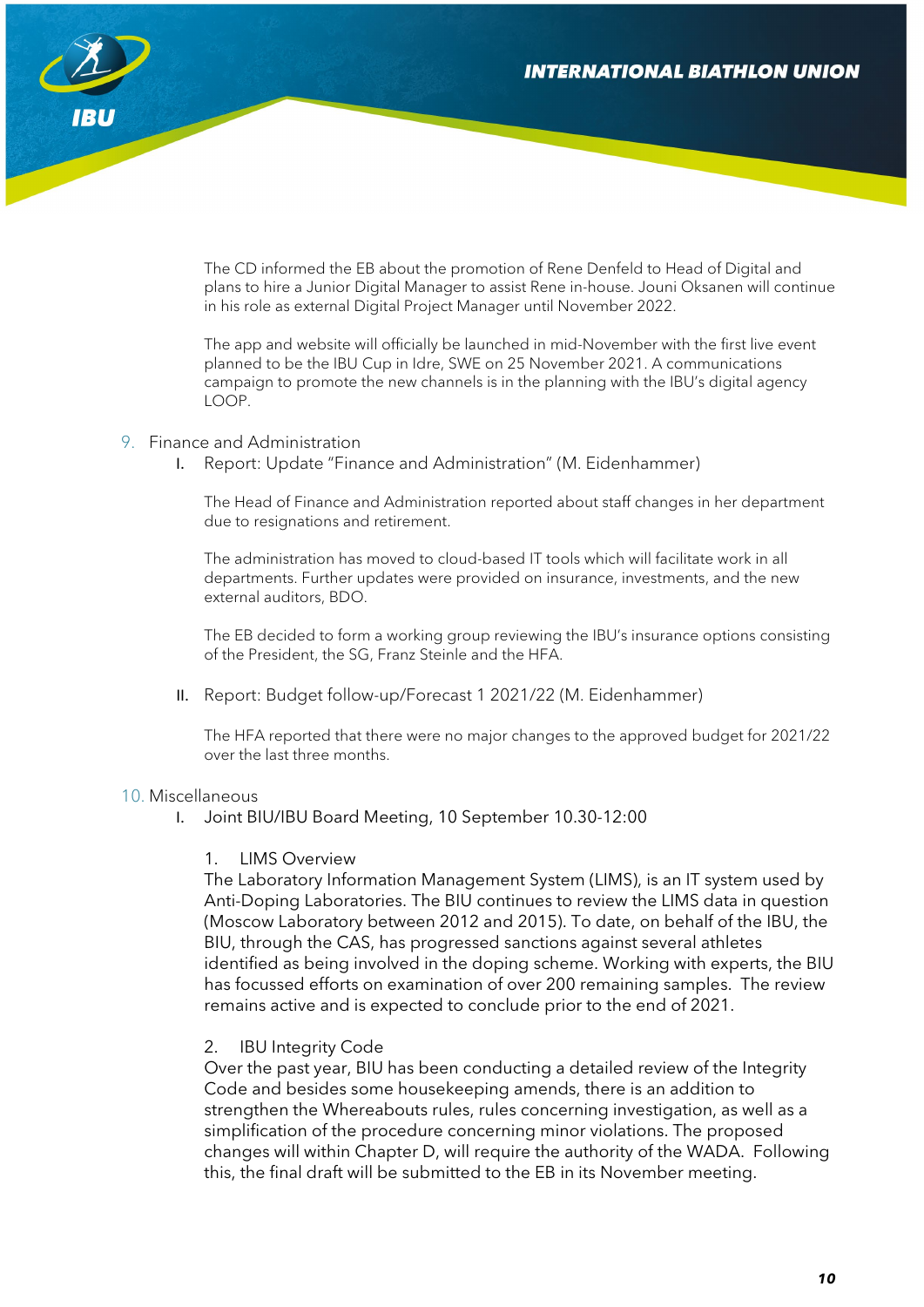

## 3. Future of Anti-Doping Testing

After previously outsourcing the process, the BIU has brought testing management in-house. It is now evaluating potential changes to its approach for determining the athletes included in the registered testing pool. For the coming seasons the number of tests is likely to remain at the level of the previous seasons. Meanwhile the IBU is exploring opportunities offered by new sample collection technologies. Long term storage of samples is also becoming increasingly important and a norm. Sample collection represents a major part of the BIU's budget, and it is important to optimize the value on that investment.

## 4. BIU Current & Future Structure

The BIU has limited permanent staff but also engages experts on a project-byproject basis. The staff is expected to stay at approximately the same level.

## 5. Safeguarding

A small safeguarding working group has been established. Three graduate students have been engaged as interns to develop a sport ethics online course including safeguarding. A safeguarding policy will be developed in the next few months. A safeguarding and education officer will help provide the NFs with good resources.

#### 6. ERC Follow-Up

The follow up by the BIU on the findings of the ERC continues and, once it is in receipt of all relevant information, a decision on next steps will be made by the BIU Board. The BIU Board will take into account the status of the ongoing investigations by the authorities in Norway and Austria.

#### 7. Forthcoming Season

The BIU is seeking to build a closer relationship with the athletes and hopes to find connection points with them on site at the IBU events, such as via increased visibility and presence in the Athletes' Lounge.

#### 8. Biathlon's Work - Global Integrity Organisations

The BIU is has begun the process of establishing relationships with various international integrity organisations and has regular dialogue with the ITA. The BIU was also invited to be part of the international group of observers at the Tokyo 2020 Olympic Summer Games.

## 9. Future Meetings / Members Collaboration

The EB and BIU Board agreed to plan regular joint meetings together twice a year going forward.